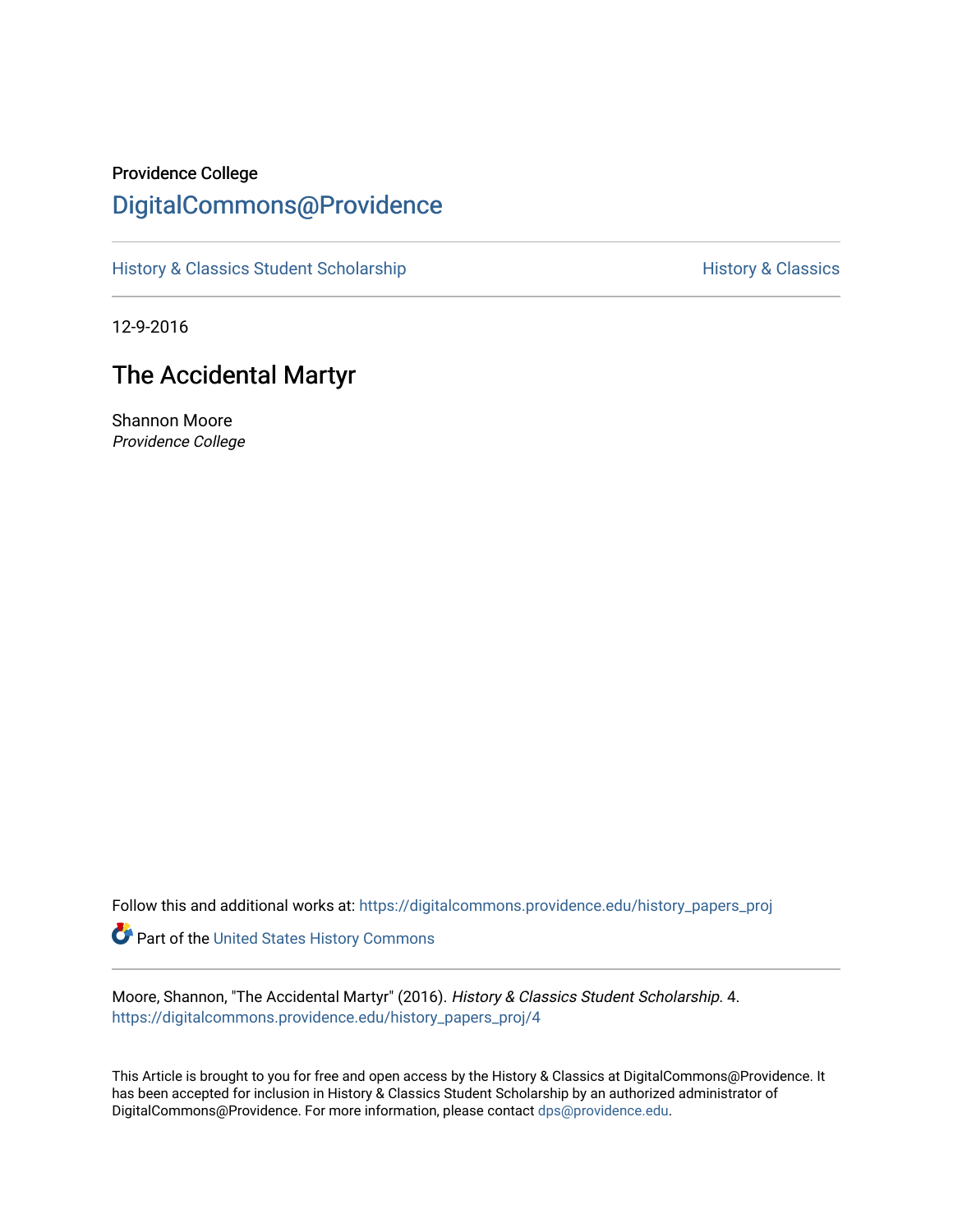Shannon Moore

Dr. Breen

HIS 100-004

9 December 2016

## The Accidental Martyr

Hayward Shepherd, a black railroad porter in Harper's Ferry, was the first man killed in John Brown's raid, an insurrection intended to free Shepherd's own race from the grips of slavery. Many Democratic newspapers in both the North and South initially reported that Brown's men shot Shepherd specifically because he refused to take up arms on the side of the abolitionists. Republican presses instead tended to use passive phrases when describing Shepherd's death, suggesting that they did not want to report the fact that an anti-slavery group had killed a free black man. These moderate presses remained far less opinionated about John Brown and Hayward Shepherd than the extremist presses on both sides of the slavery debate. Differing portrayals of Shepherd's in newspapers throughout the country suggests that the details of John Brown's raid were divided more ideologically than regionally. Rumored statements from unreliable sources likely found their way into the press, causing newspapers to relay untrustworthy information about the raid in a variety of articles. The unreliability of the newspaper sources is evident in articles such as an October 19, 1859 report in the *New York Herald* which stated that "it is true that the negro Haywood, a porter, was shot, but was not killed, as stated by telegraph."<sup>1</sup> The fact that the deceased was named and renamed so many times – Hayward, Haywood, Heyward, and even Hayard – is also suggestive of the lack of

<sup>&</sup>lt;sup>1</sup> "Abolition Outbreak in Virginia," *New York Herald*, October 19, 1859.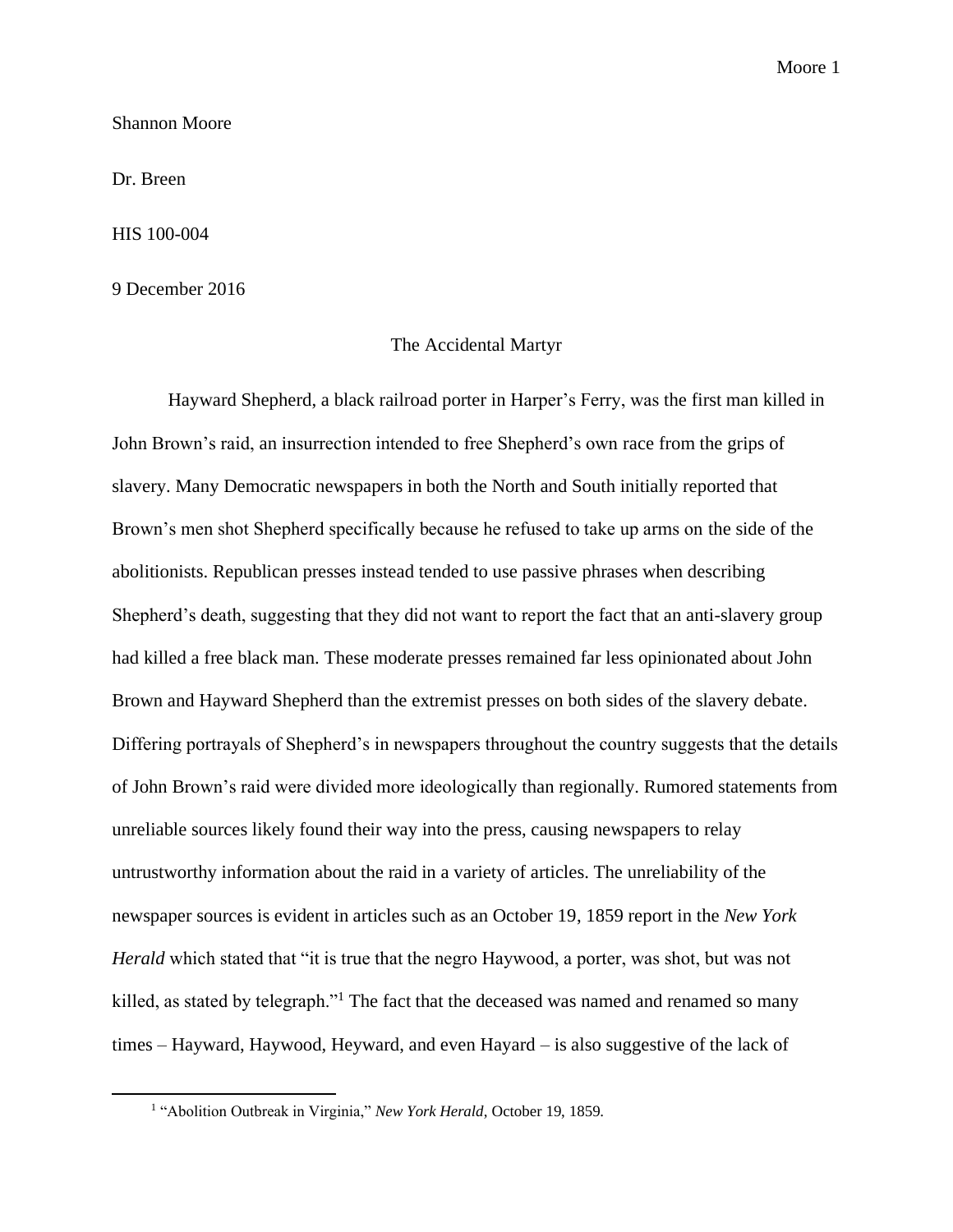reliable communication between sources. The truth behind Shepherd's death, though, seems to be most in line with the conclusion proposed by historian Tony Horowitz in his book *Midnight Rising: John Brown and the Raid that Sparked the Civil War. Horowitz asserts that regardless of* who shot Hayward, "the reason was almost certainly skittishness."<sup>2</sup> While this conclusion is still unflattering to Brown's cause, it also does not provide evidence for the southern propaganda that Brown and his followers were reckless killers. Although the likely conclusion behind Shepherd's death is relatively neutral, the extremist newspapers shaped such details of the raid to further their own specific agendas.

Paul A. Shackel, professor of anthropology at the University of Maryland, argues in his book *Memory in Black and White: Race, Commemoration, and the Post-Bellum Landscape* that the southern newspapers' "use of the image of Shepherd to justify the existing social system and to demonize John Brown began almost immediately after his death."<sup>3</sup> Shackel bases his argument on the particularly opinionated language of two articles from late October 1859 in the emphatically pro-slavery, pro-secession newspaper the *Virginia Free Press*. Although the two articles do aim to glorify Shepherd's character and loyalty to his position in society and to discredit Brown, this particular newspaper represents an extreme position in the debate over slavery. The two articles analyzed in Shackel's argument only show that Shepherd's death was used as propaganda just twice in a span of ten days after the insurrection. The *Virginia Free Press* does not begin using his name again until 1867, suggesting that his pre-war position in the press was not as influential as Shackel claims.<sup>4</sup> The opinions of a fire-eater newspaper like the

<sup>2</sup> Tony Horowitz, *Midnight Rising: John Brown and the Raid that Sparked the Civil War* (New York: Henry Holt and Company, 2011), 139.

<sup>3</sup> Paul A. Shackel, *Memory in Black and White: Race, Commemoration, and the Post-Bellum Landscape* (Walnut Creek, CA: Alta Mira Press, 2003), 83.

<sup>4</sup>Shackel is correct in arguing that the *Virginia Free Press* did speak highly of Shepherd in the weeks after the raid to discredit the Abolitionists. The flaw in his argument is that Shepherd's pre-war prevalence in the press was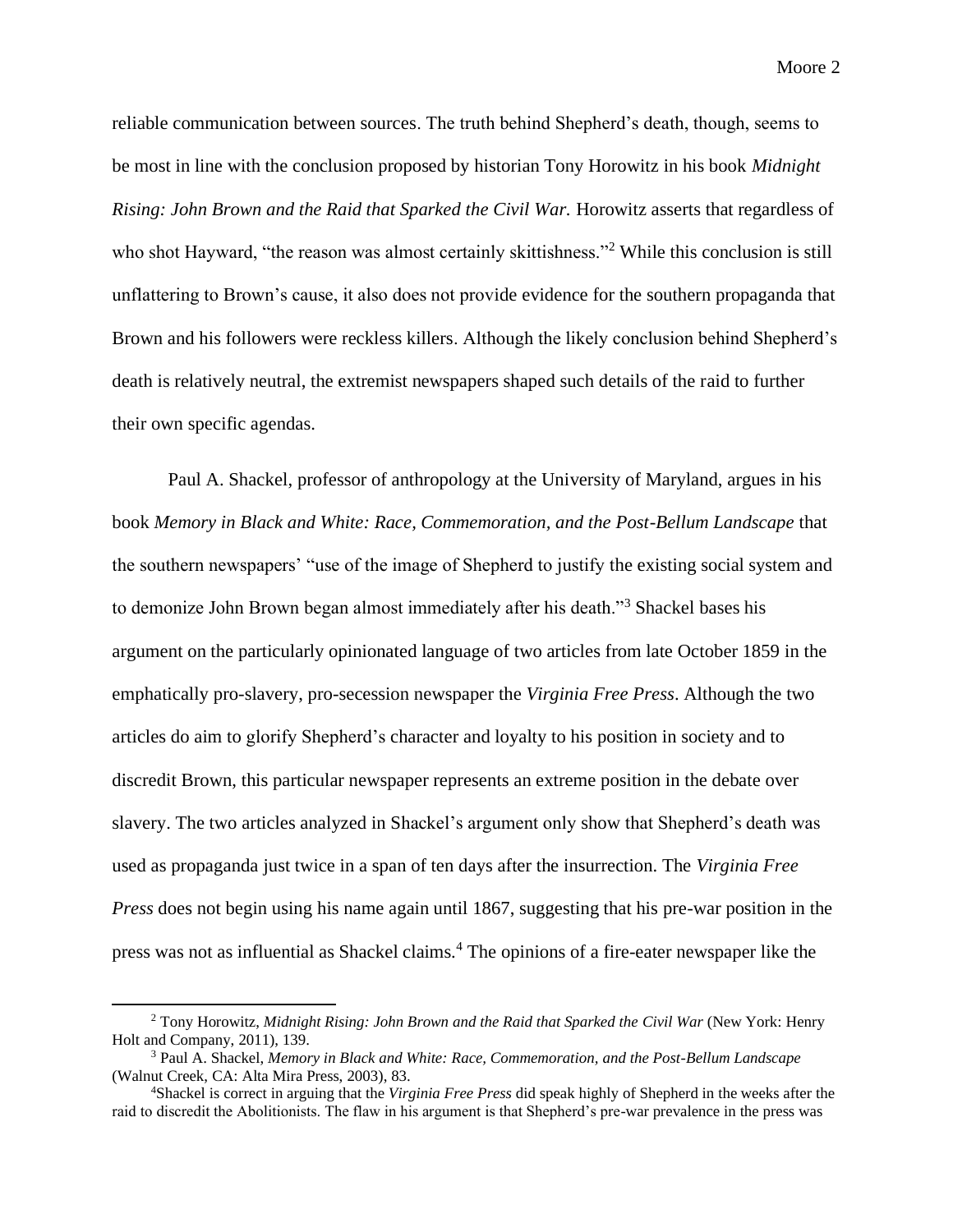*Virginia Free Press* about an abolitionist insurrection cannot be effectively used to analyze the overall function of Hayward Shepherd's death in the final months of 1859. Shackel fails to take into consideration the moderate portrayal of Shepherd's death in other newspapers, and what these other news sources reveal about the ideological conflict surrounding John Brown's raid.

Most major press coverage of the John Brown raid took place in moderate pro-slavery Democratic newspapers that failed to take a strong stance on Hayward Shepherd's death. These newspapers, such as Raleigh *Weekly Standard*, Washington D.C. *National Era*, and Pennsylvania *Bedford Gazette*, all shared pro-slavery sympathies despite their varying geographic positions. When reporting about the John Brown raid, these moderate pro-slavery papers tended to mention Shepherd's death in passing, often including that Brown's men "endeavored to induce Hayward, the free colored watchman […] to take up arms," but "upon his refusing to do so, they immediately shot him."<sup>5</sup> In comparison to Republican media sources, the Democratic papers, both in the North and South, tended to report more frequently that Shepherd was shot because he "had refused to be armed."<sup>6</sup> This line of reporting – that the abolitionists simply killed those who refused their movement – would support Shackel's argument that the southern press wished to vilify John Brown through Shepherd's death. There are two flaws in this conclusion, though. First, the reports of Shepherd being killed for his refusal to join Brown's men were not limited to the southern states as Shackel has claimed. The *New Hampshire Patriot*, a northern Democratic newspaper publishing in the heartland of New England liberalism, reported that "in fact, one of the first victims was a colored man, shot by insurgents because he refused to join them."<sup>7</sup>

fleeting. The *VFP* only mentioned Hayward twice in 1859, and did not begin to use his name again until an article in 1867.

<sup>&</sup>lt;sup>5</sup> "Daring Abolition Foray. Outrageous Attempt to Abduct Slaves from Jefferson County, Virginia", *Independent Democrat* (Mississippi), October 25, 1859.

<sup>&</sup>lt;sup>6</sup> "The Town of Harper's Ferry," *The Daily Exchange* (Maryland), October 20, 1859.

<sup>7</sup> "The Harper's Ferry Affair," *New Hampshire Patriot*, October 26, 1859.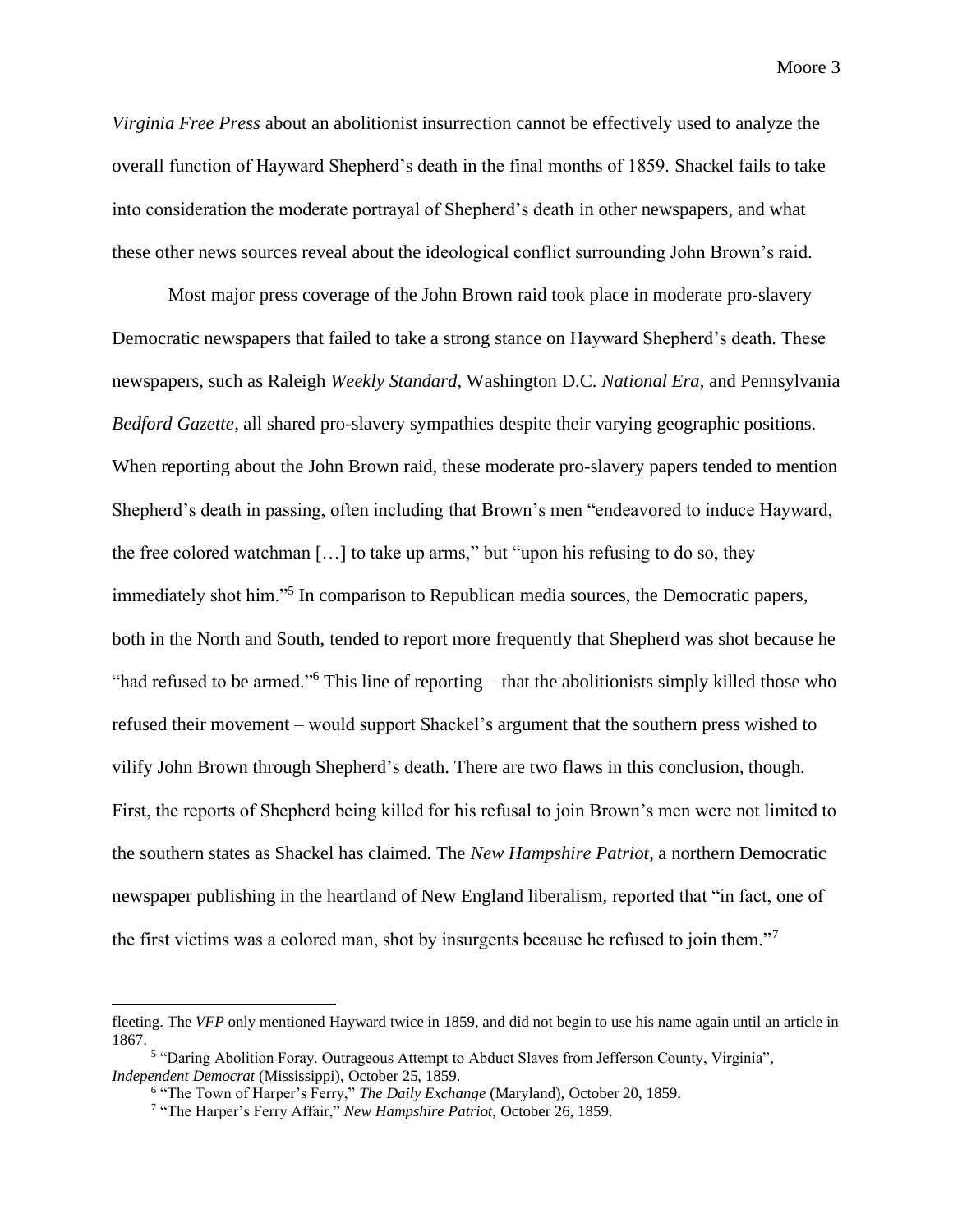Likewise, another northern Democratic paper, the *New York Daily Tribune* reported that "the colored man, Hayward, a railroad porter, was shot early in the morning for refusing to join the movement."<sup>8</sup> The reports of these and other northern Democratic papers demonstrate that it was not simply the southern states saying that Shepherd was intentionally shot, but the Democratic newspapers, regardless of region. These reports suggest that perhaps the Democrats were doctoring their facts to support a certain agenda as Shackel claims, yet these moderate Democratic papers are much less opinionated than the reports in the *Virginia Free Press*. For this reason, Shackel's claim is flawed because it relies only on an extremist opinion while failing to consider the information from the majority newspapers. More likely than Shackel's conclusion is that the varying portrayals of Hayward Shepherd were more ideological than regional, and the motive behind his death was accidental and frequently misinterpreted.

Republican newspapers largely reported Shepherd's death with vague details, suggesting that these anti-slavery presses were hesitant to report that a black man was killed at the hands of abolitionists. The *American Lancaster Gazette*, a Republican paper, reported that "one of the railroad hands, a negro, was killed while trying to get the train through town," and later "the colored assistent [*sic*] master on the train was shot and mortally wounded."<sup>9</sup> The *Cleveland Morning Leader*, also Republican, reported that Shepherd was killed as "he was active in his efforts to secure a passage for the express train of cars which had been stopped."<sup>10</sup> Even vaguer still, the Republican *Western Reserve Chronicle* reported that "about three o'clock Hayward Sheppard, the colored man they shot in the morning, died."<sup>11</sup> Many Republican papers simply

<sup>8</sup> "The Virginia Insurrection. Quiet Restored. Storming of the Armory," *New York Daily Tribune*, October 19, 1859.

<sup>9</sup> "The Mob at Harper's Ferry," *American Lancaster Gazette* (Ohio), October 20, 1859.

<sup>10</sup> "The Citizens of Virginia Who Were Killed at Harper's Ferry," *Cleveland Morning Leader* (Ohio), October 26, 1859.

<sup>11</sup> "The Incident of the Rebellion," *Western Reserve Chronicle* (Ohio), November 23, 1859.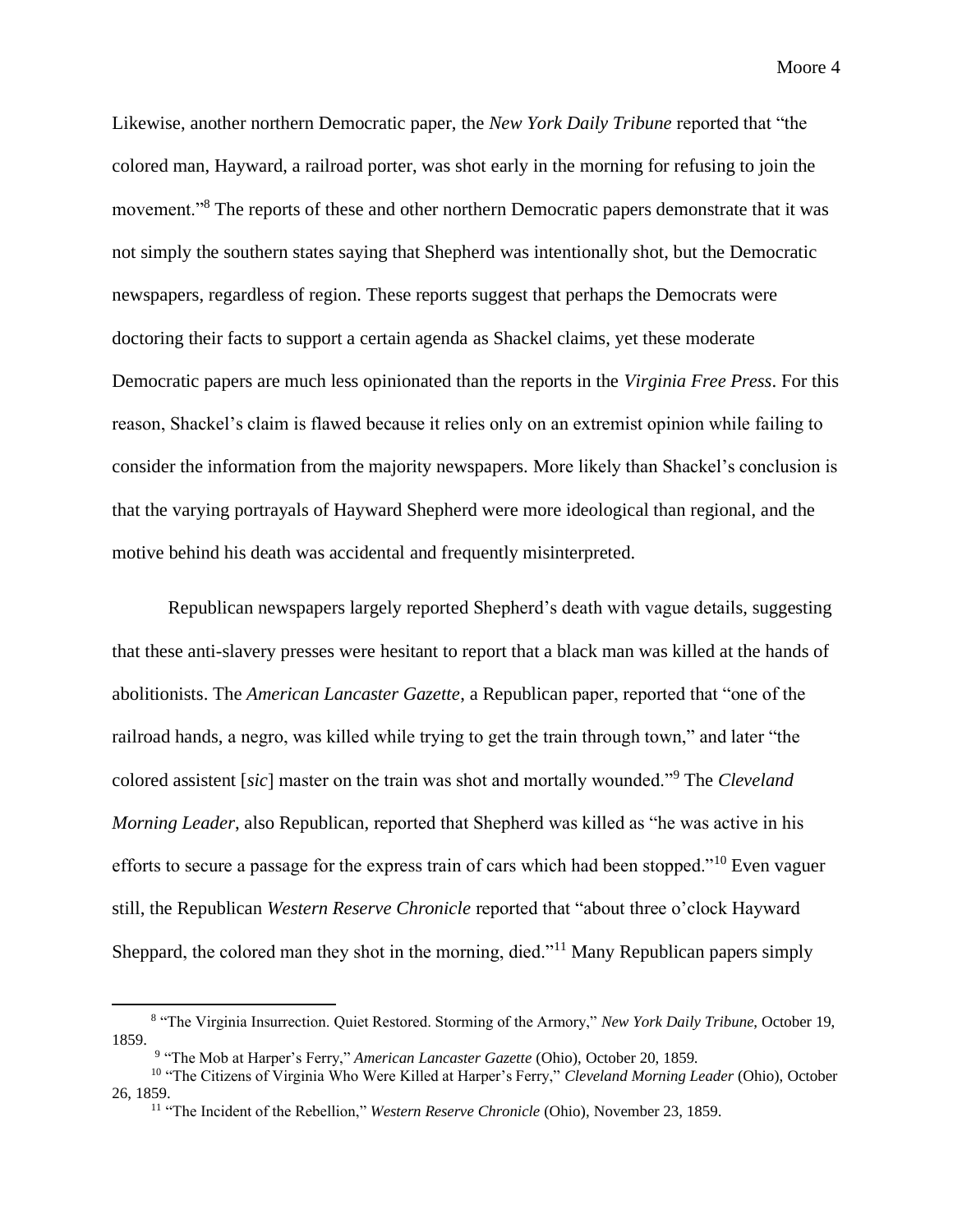listed Shepherd's name among the other victims without any detail, writing, "Haywood, a negro porter at the railroad station."<sup>12</sup> The lack of clarity in the Republican papers can be attributed to their effort to avoid admitting the death of a black man at the hands of abolitionists. Even though many of these Republican presses were not necessarily abolitionist papers, they were certainly anti-slavery. For this reason, it is possible that northern newspapers wished to use language that mitigated the role of Brown's men in Shepherd's death.

Newspapers inspired by William Lloyd Garrison's staunch anti-slavery position lacked even more details about Shepherd's death than the mainstream anti-slavery Republican newspapers. The *Anti-Slavery Bugle*, a newspaper published in New Lisbon, Ohio, held the phrase "No Union with Slaveholders" as its motto, printed at the top of every edition.<sup>13</sup> This radical press, which believed that even Republican ideology was a disgrace to the nation, never specifically mention Shepherd's name when reporting of his death. While moderate anti-slavery newspapers tended to mention Shepherd's name multiple times in the weeks after the attack, the *Bugle* left Shepherd unnamed, and only mentioned his death once. The October 29 edition of the weekly newspaper reported that "the express train running east was fired into twice, and one of the railroad hands, a negro, was killed while trying to get the train through town."<sup>14</sup> The *Liberator*, Garrison's own newspaper, used similarly passive language to describe Shepherd's death, saying "one of the railroad hands and a negro killed while they were trying to get the train through town."<sup>15</sup> Although these report uses undetailed language like of some less radical antislavery papers, the brevity of the reports and the lack of Shepherd's name supports a more specific and extreme abolitionist agenda, differentiating from main-stream Republican papers.

<sup>12</sup> "Great Insurrection at Harper's Ferry," *Orleans Independent Standard* (Vermont), October 28, 1859. <sup>13</sup> *Anti-Slavery Bugle* (Ohio).

<sup>&</sup>lt;sup>14</sup> "The Attempt to Establish Freedom," *Anti-Slavery Bugle* (Ohio), October 29, 1859.

<sup>15</sup> "Attempted Insurrection in Virginia," *The Liberator* (Massachusetts), October 21, 1859.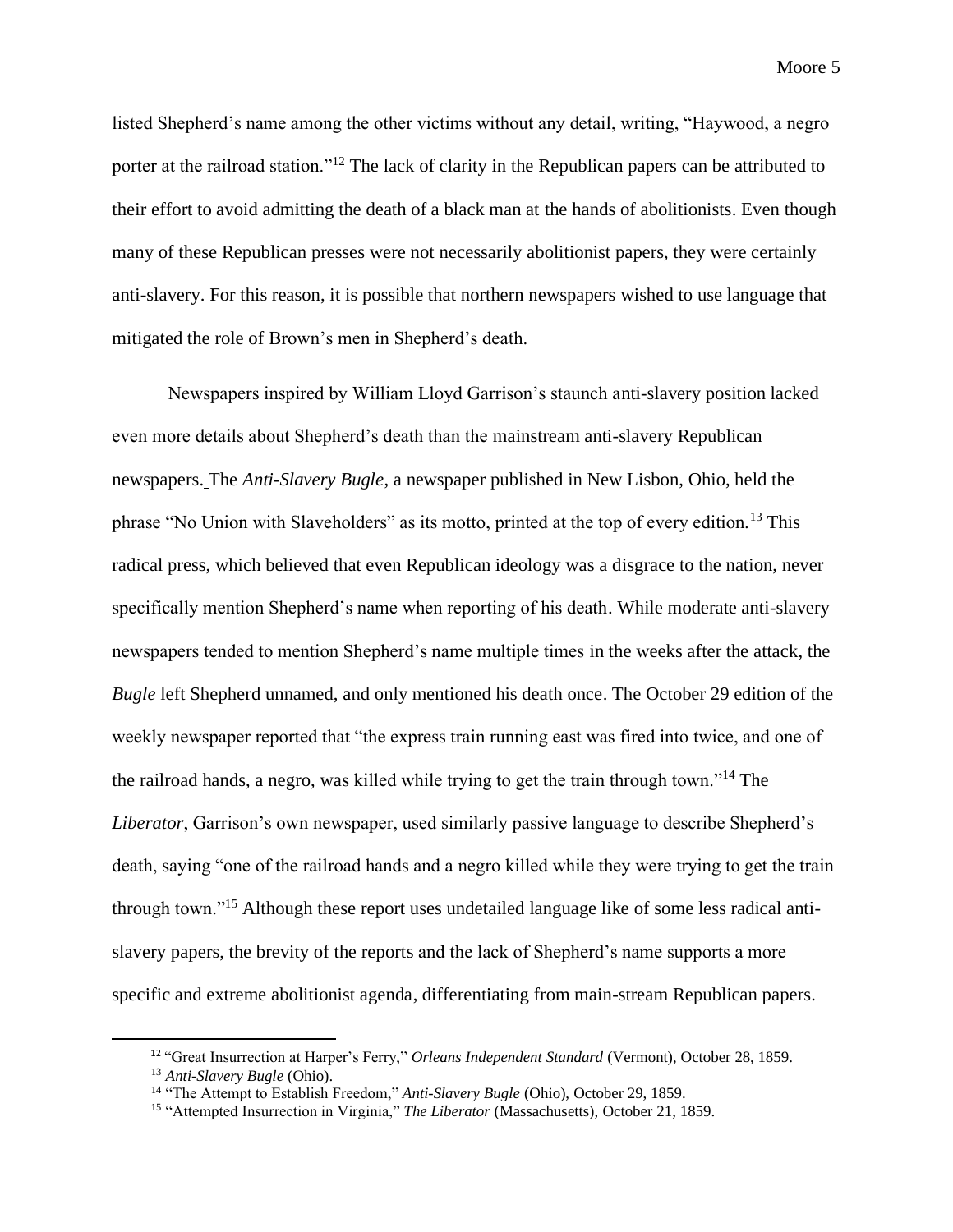Also, other Republican papers that reported limited details of Shepherd's death did not openly praise Brown's movements right away, even initially calling him "perfectly unreasonable, wild and insane."<sup>16</sup> In comparison, the *Bugle* and *Liberator* were immediately favorable towards Brown. Even the title of the October 29 article, "The Attempt to Establish Freedom," suggests an approving tone toward Brown and his efforts.<sup>17</sup> Garrison himself wrote an editorial for the *Liberator*, saying that he and all his supporters "are united in the conviction that a more honest, conscientious, truthful, brave, disinterested man [than John Brown] […] does not exist."<sup>18</sup> Because the radical anti-slavery positions of the *Bugle* and *Liberator* had specific agendas, it is likely that the writers intentionally skimmed over the details of Shepherd's death to paint a more favorable picture of abolitionist efforts. Had Shackel based his argument only on the articles from the *Anti-Slavery Bugle* and the *Liberator* instead of the *Virginia Free Press*, he likely would have concluded that the death of an unnamed black railroad porter was an insignificant detail after John Brown's raid. For this reason, neither extremist position is a true representative of Shepherd's death, and therefore cannot stand alone as evidence for a conclusion on the overall portrayal of Hayward Shepherd as a detail of John Brown's raid.

The *Virginia Free Press* reported just days after the insurrection that Hayward "was a valuable fellow, whose life was worth more than all the bandit, as he was trusted with every thing in the depot."<sup>19</sup> The paper went on to report a week later that "trust-worthy free negro man Hayward Sheppard […] had the confidence and regard not only of his employers, but of every one who knew him."<sup>20</sup> The paper continued in a lengthy editorial, lamenting over the loss of "an

<sup>16</sup> "Who is Brown, the Leader!" *The Penny Press* (Ohio), October 21, 1859.

 $17$  Ibid.

<sup>18</sup> William Lloyd Garrison, "The Tragedy at Harper's Ferry," *The Liberator* (Massachusetts), October 28, 1859.

<sup>19</sup> "Harper's Ferry Great Excitement," *Virginia Free Press*, October 20, 1859.

<sup>20</sup> "A Matter for Reflection," *Virginia Free Press*, October 27, 1859.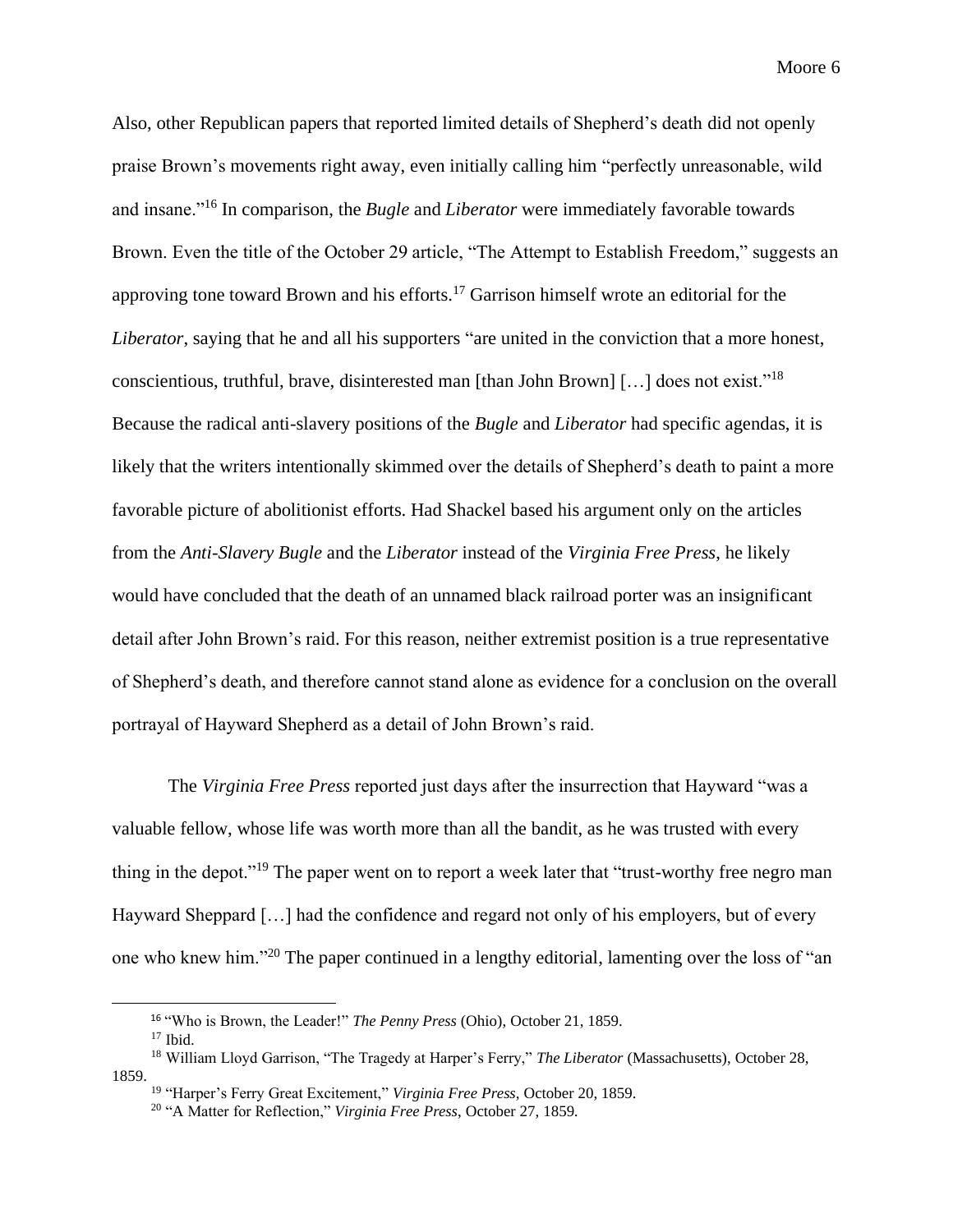unoffending trust worthy free negro man," and vilifying the "bigotry" and "miserable failure" of the abolitionists."<sup>21</sup> While the *Virginia Free Press* was almost certainly wallowing in Shepherd's death to discredit the abolitionists, it is quite possible that Shepherd was in fact a respected member of the Harper's Ferry community, and not just a tool for pro-slavery propaganda. Paul Shackel describes Shepherd as a tool to "justify the existing social system and to demonize John Brown," yet there perhaps was some sincerity in the mournful reports of Shepherd's death.<sup>22</sup> Eva Sheppard Wolf's *Almost Free* details the life of a free black in Virginia named Samuel Johnson who worked at a local tavern where he gained many white allies.<sup>23</sup> These allies helped Johnson in his fight for freedom in the Virginian courts, and even signed testimonials swearing to his upstanding character.<sup>24</sup> It is possible that Shepherd was another Johnson, a free black who had made acquaintances or even friendships with whites who would think highly enough of him to praise his loyalty after a shocking and unjust death. Shepherd's boss, a white man named Fountain Beckham, reportedly cherished his relationship with his employee, and was "greatly excited at his death, as the old man had had him ten or twelve years, and liked him very much."<sup>25</sup> The fact that Shepherd "was buried in Alexandria with ceremony" and military honors also suggests that he was more than just a tool for pro-slavery rhetoric, and was truly valued by the white community.<sup>26</sup> Seeing as Shepherd appeared to have an important relationship with the community, Shackel perhaps assumed too quickly that the articles about Shepherd were superficial and simply political. Shackel is correct, though, that the *Virginia Free Press*, regardless of whether the writers actually appreciated Shepherd for his character, dwelled on

 $21$  Ibid.

<sup>22</sup> Shackel, *Memory in Black and White*, 83.

<sup>23</sup> Eva Sheppard Wolf, *Almost Free* (Athens: University of Georgia Press, 2012), 14.

<sup>24</sup> Ibid., 26.

<sup>25</sup> "Slave Insurrection at Harper's Ferry – Great Excitement!" *Shepherdstown Register* (West Virginia), October 22, 1859.

<sup>26</sup> "Funeral of one of the Colored Victims," *Staunton Vindicator* (Virginia), October 28, 1859.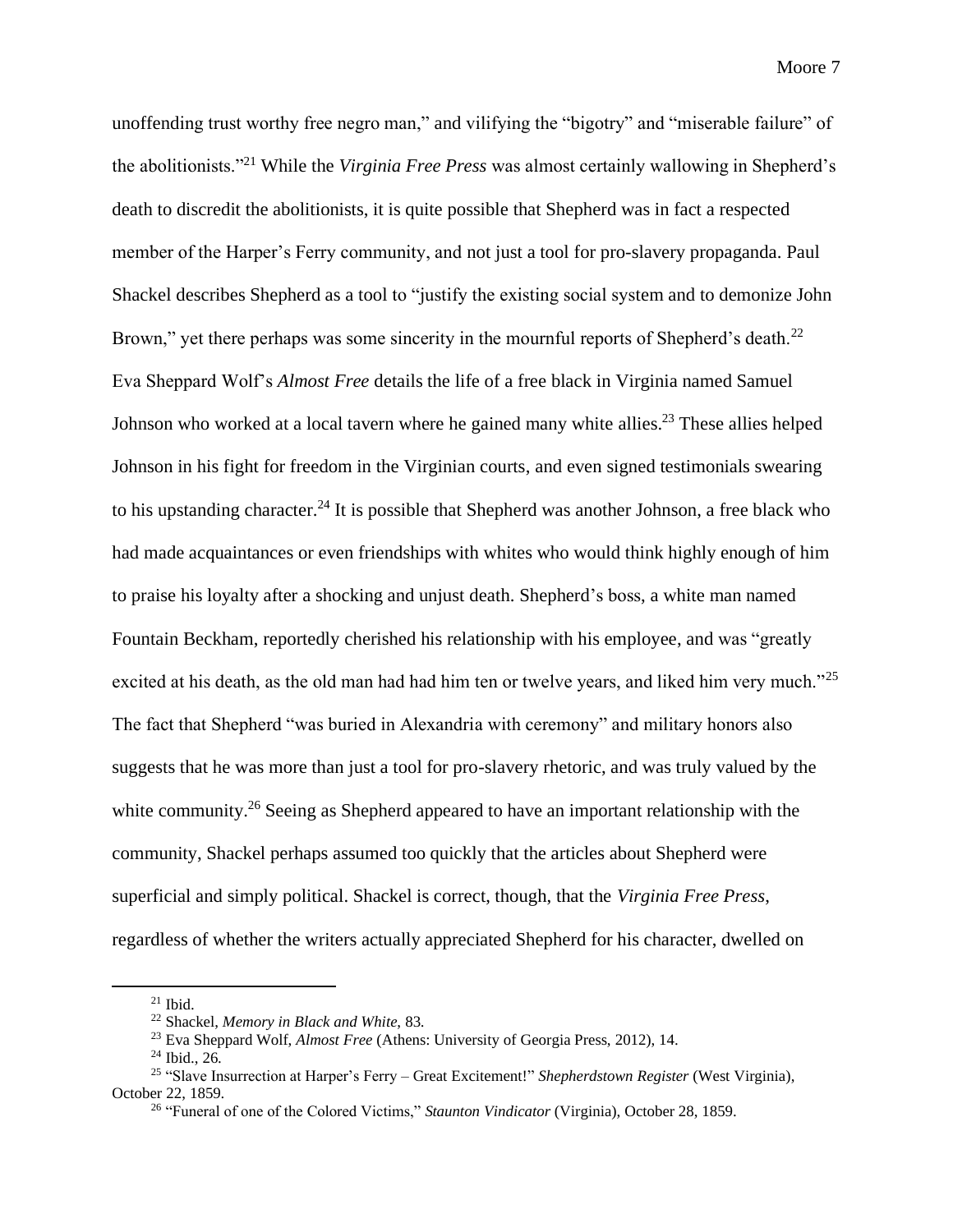Shepherd's death in order to vilify abolitionism. Although extremists failed to portray Shepherd's death in a factual, nonbiased way, the conclusions of these radical sides of the slavery debate have shaped the American memory of his life and death, and the details of John Brown's raid.

Just one year before John Brown's raid, William Seward declared that an "irrepressible conflict" was taking place in the United States, and that the country would inevitably become "either an entirely slaveholding nation, or entirely a free-labor nation."<sup>27</sup> Although the Civil War is commonly understood as a fated event in American history, the vitality of the moderates in both the Republican and Democratic parties as late as 1859 is evidence that the conflict was perhaps not destined to be. Michael Holt argues in *The Fate of Their Country* that the Civil War was a result of the choices made "by politicians for personal or partisan advantage, regardless of the consequences to the nation as a whole."<sup>28</sup> He claims that the partisanship of slavery's expansion issue caused the middle-ground of political parties to break down by 1858, leaving only the irreconcilable arguments of the extremists.<sup>29</sup> Newspaper reports of Hayward Shepherd, though, show that even as close to the outbreak of war as late-1859, the moderates were not joining in the same types of radically polarizing rhetoric as the extremists. Although John Brown's raid is often understood as an event which made the war inevitable, it seems instead that there was still strength in the moderates even after the raid. This suggests that extremist rhetoric had yet to completely divide the nation, and that there was still potential for agreement between the moderates of both parties. Holt is correct that a lack of moderates on the issue of slavery is

<sup>27</sup>Michael F. Holt, *The Fate of their Country* (New York: Hill and Wang, 2004), 124.

<sup>28</sup> Ibid., 103.

<sup>29</sup> Ibid., 126.